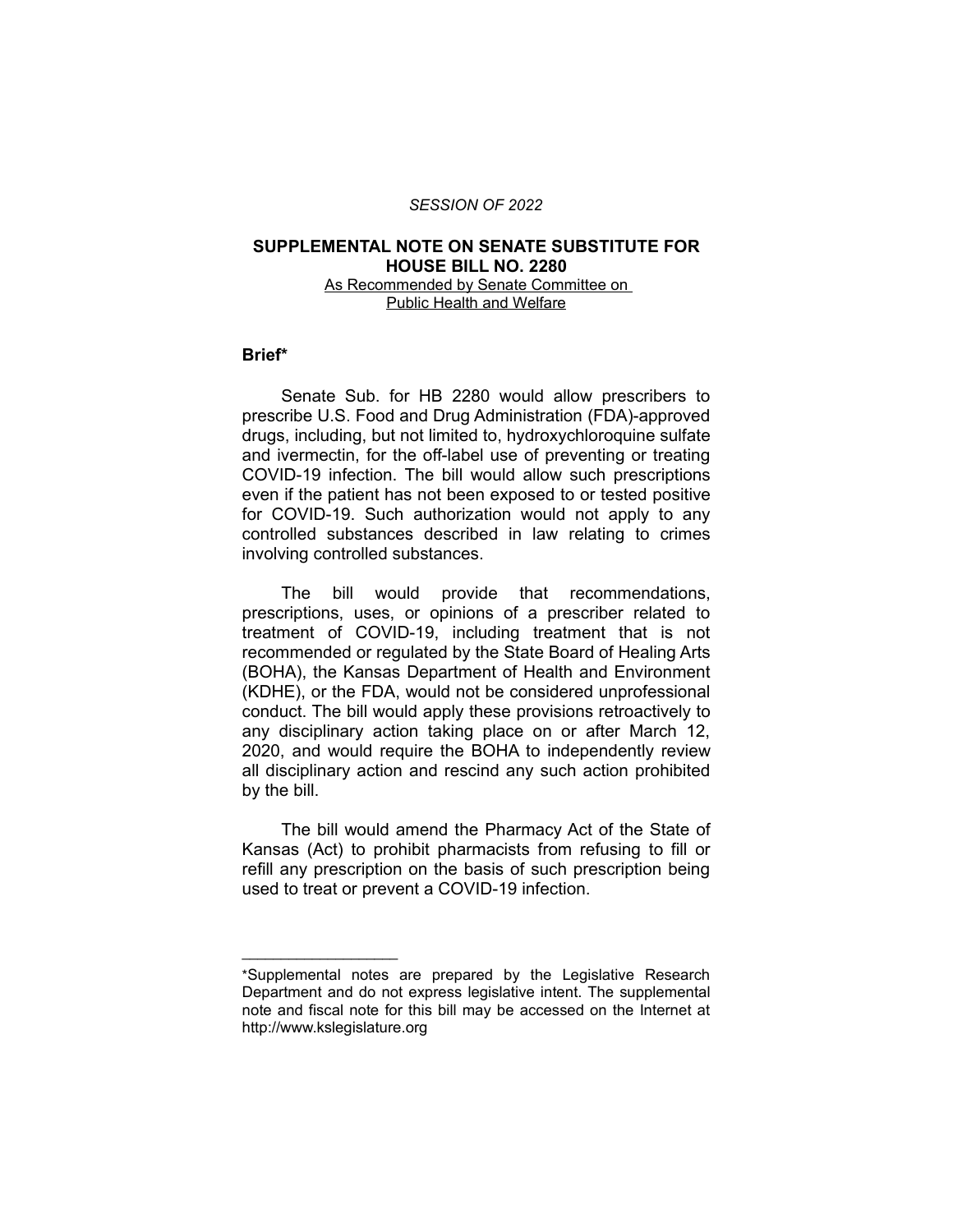The bill would also amend law relating to child care facilities and schools to provide that children and students enrolling in a child care facility, school, or preschool or day care facility operated by a school, would be exempt from immunizations required by the Secretary of Health and Environment if such immunizations would violate sincerely held religious beliefs. The bill would provide that, in the case of a child care facility, the person maintaining a child care facility or, in the case of a school or preschool or day care operated by a school, a school district's Board of Education, such an exemption would be granted without inquiring into the sincerity of the request.

The bill would specify that, as they relate to immunization exemptions in the bill, "religious beliefs" includes, but is not limited, theistic and non-theistic moral and ethical beliefs as to what is right and wrong that are sincerely held with the strength of traditional religious views.

The bill would also make technical amendments, including replacing the word "pupil" with "student."

The bill would be in effect upon publication in the *Kansas Register.*

### **Background**

HB 2280, as introduced, would have updated statutes relating to the powers, duties, and functions of the State Board of Pharmacy. On February 8, 2022, the Senate Committee on Public Health and Welfare inserted the provisions of SB 381, as amended by the Committee, (immunization requirements) and the provisions of SB 398 (prescription off-label use) and recommended a substitute bill.

[*Note:* The contents of HB 2280, as amended by the Senate Committee on Public Health and Welfare, were inserted into Sub. for SB 238 during the conference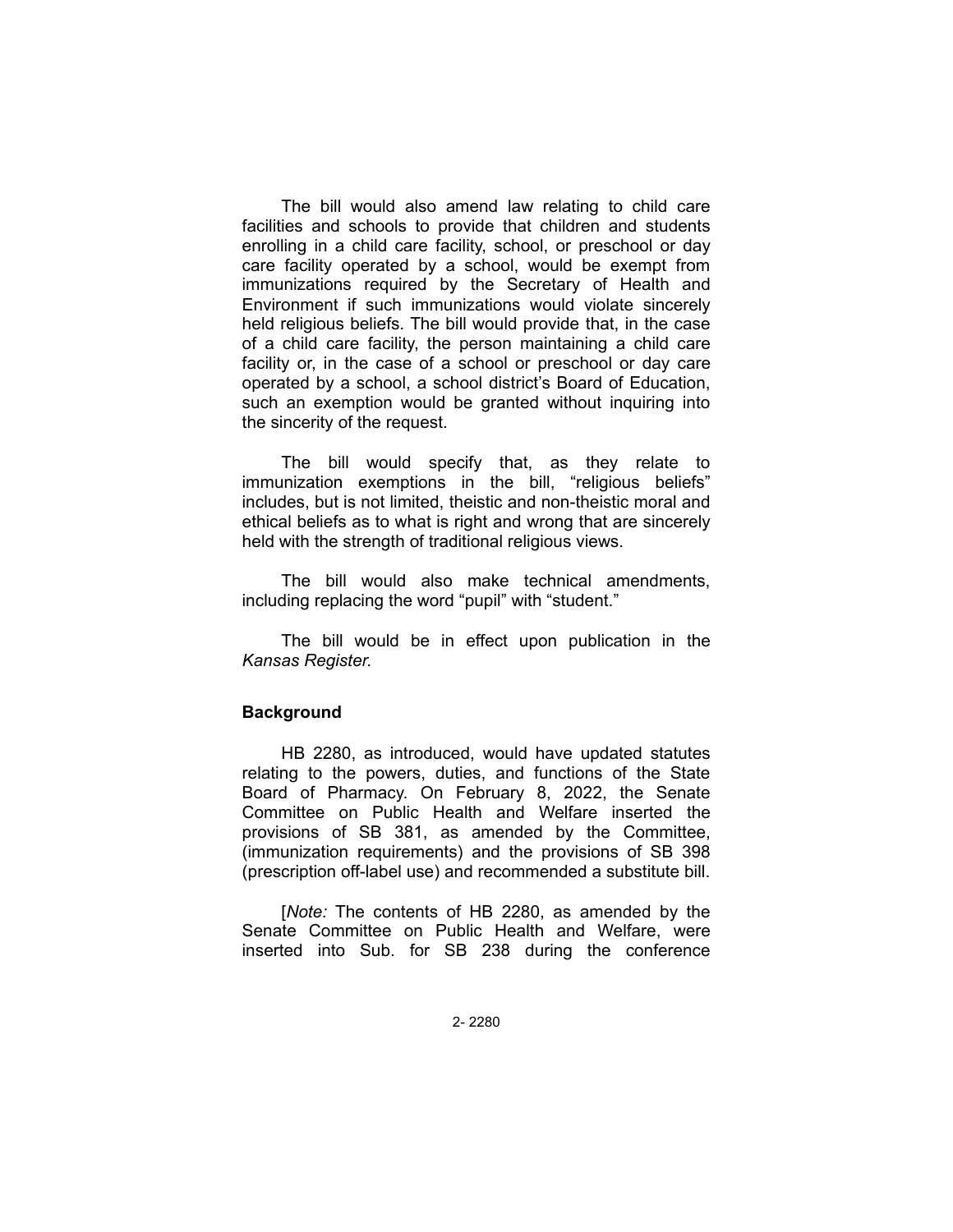committee process. The bill was passed by the Legislature and signed into law by the Governor on May 19, 2021.]

### *SB 381 – Prescription Off-label Use*

SB 381 was introduced by the Senate Committee on Public Health and Welfare at the request of Senator **Hilderbrand** 

# *Senate Committee on Public Health and Welfare*

In the Senate Committee hearing, Senator Steffen and nine private citizens provided **proponent** testimony, stating that doctors should not be limited in the range of potential treatment options available for preventing and treating COVID-19 and that patients should have access to the medications prescribed to them.

Several hundred private citizens submitted written-only proponent testimony.

A representative of the Kansas Medical Society provided neutral testimony, stating that patient autonomy should be balanced with best practices and standard of care and expressing concern the bill would remove the ability to bring certain claims against unprofessional conduct or substandard care.

A representative of the Kansas State Board of Healing Arts provided written-only neutral testimony.

Written-only **opponent** testimony was submitted by the the University of Kansas Health System on behalf of Ascension Via Christi Health, University of Kansas School of Health Professions, and University of Kansas physicians.

The Senate Committee amended the bill to remove language relating to pharmacists, including "a pharmacist shall dispense," and to specify that pharmacists are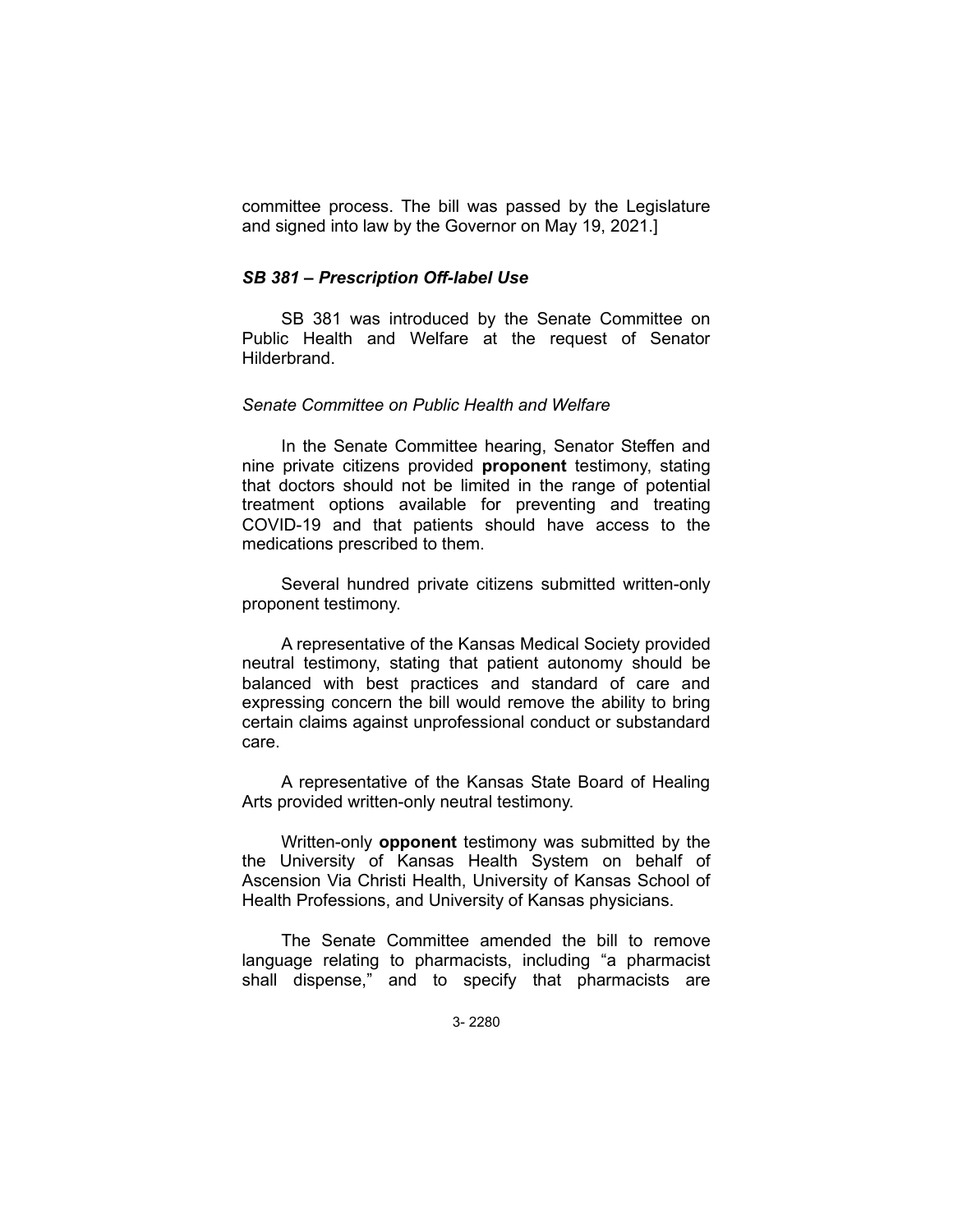prohibited from refusing to fill or refill any prescription used to treat or prevent a COVID-19 infection.

The Senate Committee also amended the bill to add the contents of SB 398.

The Senate Committee placed the contents of SB 381, as amended, into HB 2280 and recommended a substitute bill be passed.

### *Fiscal Information*

According to the fiscal note prepared by the Division of the Budget on SB 381, as introduced, the BOHA indicates reviewing investigations related to the enactment of the bill would be time consuming but could be done with existing resources.

The State Board of Pharmacy (Board) indicates the bill could have a fiscal effect on expenditures as well as on licensees and registrants and that prescribing and dispensing of drugs, or failing to do so, could cause an increase in the number of complaints received by the Board. Complaints would require investigation and an increase in Board resources such as time and staff. The Board notes, in the past, such issues have created substantial fiscal impact to the Board, but the effect on the Board's expenditures cannot be determined.

Any fiscal effect associated with SB 381 is not reflected in *The FY 2023 Governor's Budget Report*.

## *SB 398 – Immunization Requirements*

SB 398 was introduced by the Senate Committee on Public Health and Welfare at the request of Senator Steffen.